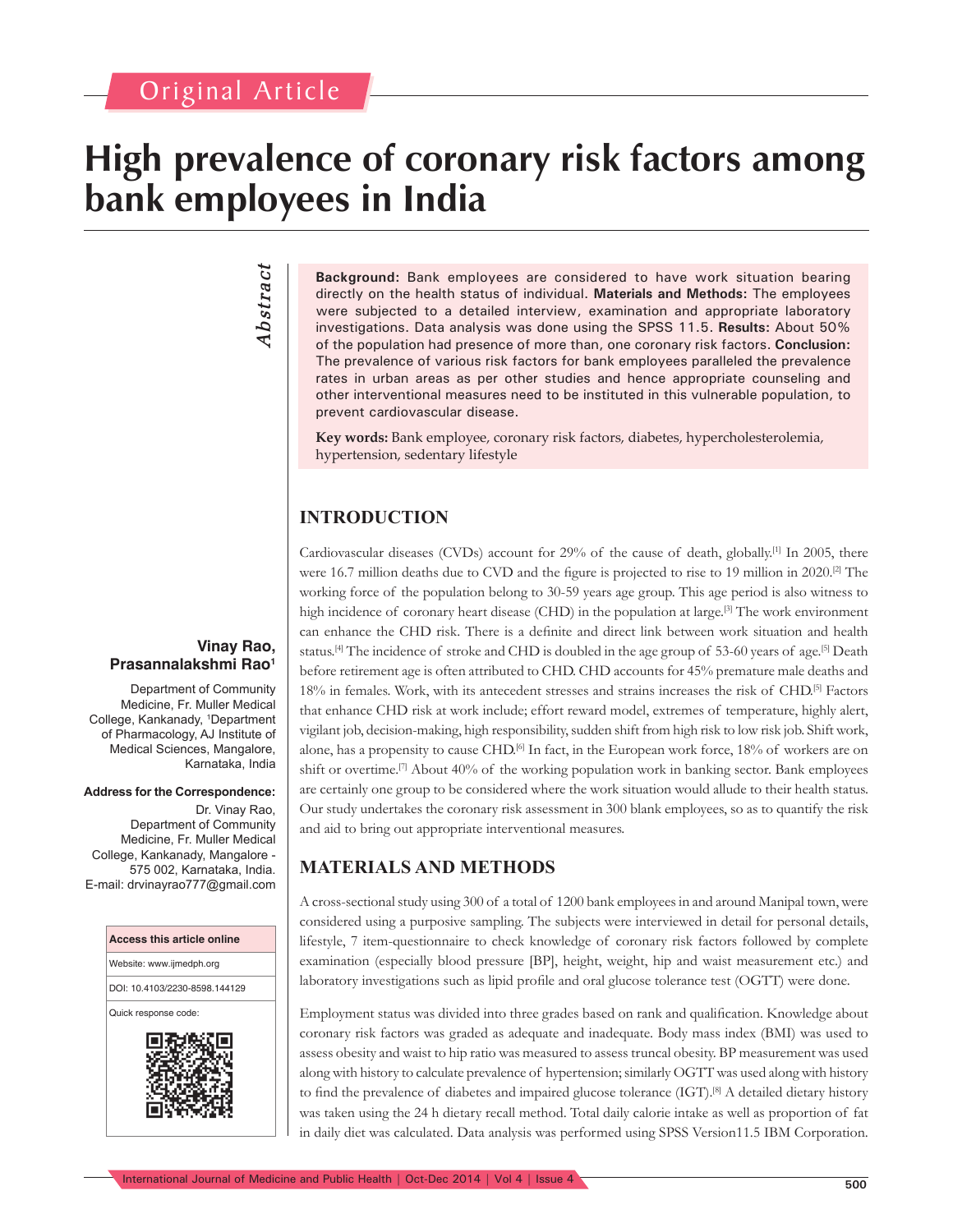## **RESULTS AND DISCUSSION**

Of the total 300 subjects, 37% of men belonged to the age group 45-49 years. More than 35% of subjects belonged to the Grade II of employment status. 63% were graduates from the sample and 55% belongs to the middle socioeconomic status. Only 39.6% of the sample had correct knowledge about the ill effects of smoking, whereas 39% know that high fat diet is harmful to the heart. Nearly 32% men had poor knowledge of coronary risk factors and 60% of Grade II employees had adequate knowledge of coronary risk factors [Table 1]. There is no significant difference in the knowledge of risk factors with respect to educational qualifications. This could be attributed to the fact that the media and mass communications have effectively brought the message to the masses.[9]

Sedentary habits were seen in 33% of the subjects, obesity in 4.3%, but truncal obesity in 12.7% of the volunteers. Family history of diabetes is 3.6%, while heart disease is 18.6%. In a study conducted in Trivandrum by Joseph *et al*. in the year 2000 reported a prevalence of obesity (BMI  $\geq$  30) 2.3% among man and 9.2% among women.[10] Enas *et al*. in 1996 observed among Asian Indian physicians, prevalence of obesity among 6.7%.[11] Gupta *et al*. reported in 1995, 11% of 2212 subjects had truncal obesity.[12] The prevalence of smoking was 16%, in our study; Chadha *et al*. 1990 in their study at urban Delhi reported a prevalence of smoking in 36.7% in males over the age of 24 years.[13] Prevalence of alcohol consumption was 10% in the bank employees, whereas Joseph *et al*. reported 34.4% in Trivandrum city. More than 6% of the subjects consumed >30% of their calories as fats. 59% of the subjects reported the use of saturated oil as the cooking medium in their home that is, coconut oil, pam oil or ghee. 42% of the bank employees had hypertension. Gupta *et al*. in 2002 reported from Rajasthan, a prevalence of hypertension among 38.6%, between the ages 30 and 59 years.<sup>[14]</sup>

The high prevalence of hypertension among the bank employers in Manipal is conjectured to be due to occupational stress, sedentary lifestyle, dyslipidemias and the use of saturated fats. Dietary patterns of high salt intake and consumption of saturated fats cannot be ruled out. Use of finely grated coconut led to show much dyslipidemia when compared to oils hence, the authors opine that finally grated coconut may also play an important role.

| Table 1: Presence of modifiable risk factors of<br><b>CHD among bank employees</b> |                      |                       |                               |  |  |  |
|------------------------------------------------------------------------------------|----------------------|-----------------------|-------------------------------|--|--|--|
| Number of<br>risk factors                                                          | Men<br>$(n = 178) %$ | Women<br>$(n = 34)$ % | <b>Total</b><br>$(n = 212)$ % |  |  |  |
| No risk factor                                                                     | 7.3                  | 8.8                   | 7.5                           |  |  |  |
| $\mathbf{1}$                                                                       | 11.7                 | 23.5                  | 13.6                          |  |  |  |
| 2                                                                                  | 16.2                 | 29.4                  | 18.3                          |  |  |  |
| 3                                                                                  | 19.6                 | 20.5                  | 19.8                          |  |  |  |
| >3                                                                                 | 44.9                 | 17.6                  | 40.5                          |  |  |  |

CHD = Coronary heart disease

Of the 300 bank employees examined, only 212 (70.6%) reported for the investigations viz. Lipid profile and 196 nondiabetic subjects were subjected to the OGTT. The profile of nonrespondents to respondents was not much variable and it hence it can be assumed that the study sample would not make a difference in the overall prevalence of risk factors in the study.

Hypercholestrolemia was observed in 50.7% of subjects. Elevated low density lipoprotein was seen in 43.8% low high density lipoprotein we seen in 20.2% hypertriglyceridemia was seen in 35.8% Kutty *et al*. reported that a prevalence of hypercholestrolemia in 70% of the population in Trivandrum city.[15] Gupta *et al*. in 1997 reported 21% of urban Rajasthan has compared with rural.<sup>[16]</sup> Gopinath *et al*. in 1990 reported in Delhi in 376 asymptomatic CVD patients, of which 34.9% had hypercholesterolemia.<sup>[17]</sup> Reddy KS in 1997 in Delhi showed hypercholesterolemia in 36.8% of males in urban areas.[18] Among the bank employees, 11.7% had self-reported diabetes and 8% was diagnosed as diabetes only after OGTT. Kutty *et al*. in 2000 reported an overall crude prevalence of diabetics to be 60.8% in the 30-50 age group in Trivandrum.[19] Gupta et al.<sup>[20]</sup> in 1994 reported from Jaipur in 12.27% diabetes in the 30-59 years age group. Ramachandra *et al*. showed in 1992 diabetes prevalence in those over 20 years of age to be 8.2% urban in contrast to 2.4% in rural areas, while impaired glucose tolerance test was 8.7% in urban end 7.8 in rural areas. Dowse *et al*. 1990 in their study reported an age adjusted prevalence of IGT of 16.2% in adult Indian males.<sup>[13]</sup>

The most frequent risk factor in this study was dyslipidemias, diabetes, less physical activity and truncal obesity. Kamlaker *et al*. in their study at NIRD, Hyderabad found that at least 1 risk factor in was seen in 26%, 2 risk factors in 5.8%, while 14.5% had at least 3 or more risk factors. The study undertaken shows there are high prevalence of risk factors in bank employees. Hence, appropriate interventional measures are needed to halt the evolution of CHD in bank employees. To this end, regular health checks, health education, leisure time activity, reduce radiation, bailout stress, use of ergonomic chairs etc., Kutty *et al*. 2000 reported and overall crude prevalence of diabetics to be 60.8% in the 39-59 age group in Trivandrum.[15] Gupta *et al*. 2002 reported from Jaipur diabetics in 12.27% separately, in the 30-59 age group [Table 2 and 3].

Ramachandra *et al*. in 1992 reported in their study at Madras a high prevalence of diabetics. The bank employees in contrast to other sectors of workforce have to contend with a stressful, sedentary lifestyle that accelerates their risk of developing CHD.[17] Stable domestic economics further compound their risk for CHD by reduced physical activity and use of saturated fats. Knowledge of coronary risk factors is itself an effective deterrent that aids prevention of CHD.[21-26]

## **CONCLUSION**

Cardiovascular disease occurs due to work environment as seen in the statistical figures of WHO, where the contributory factors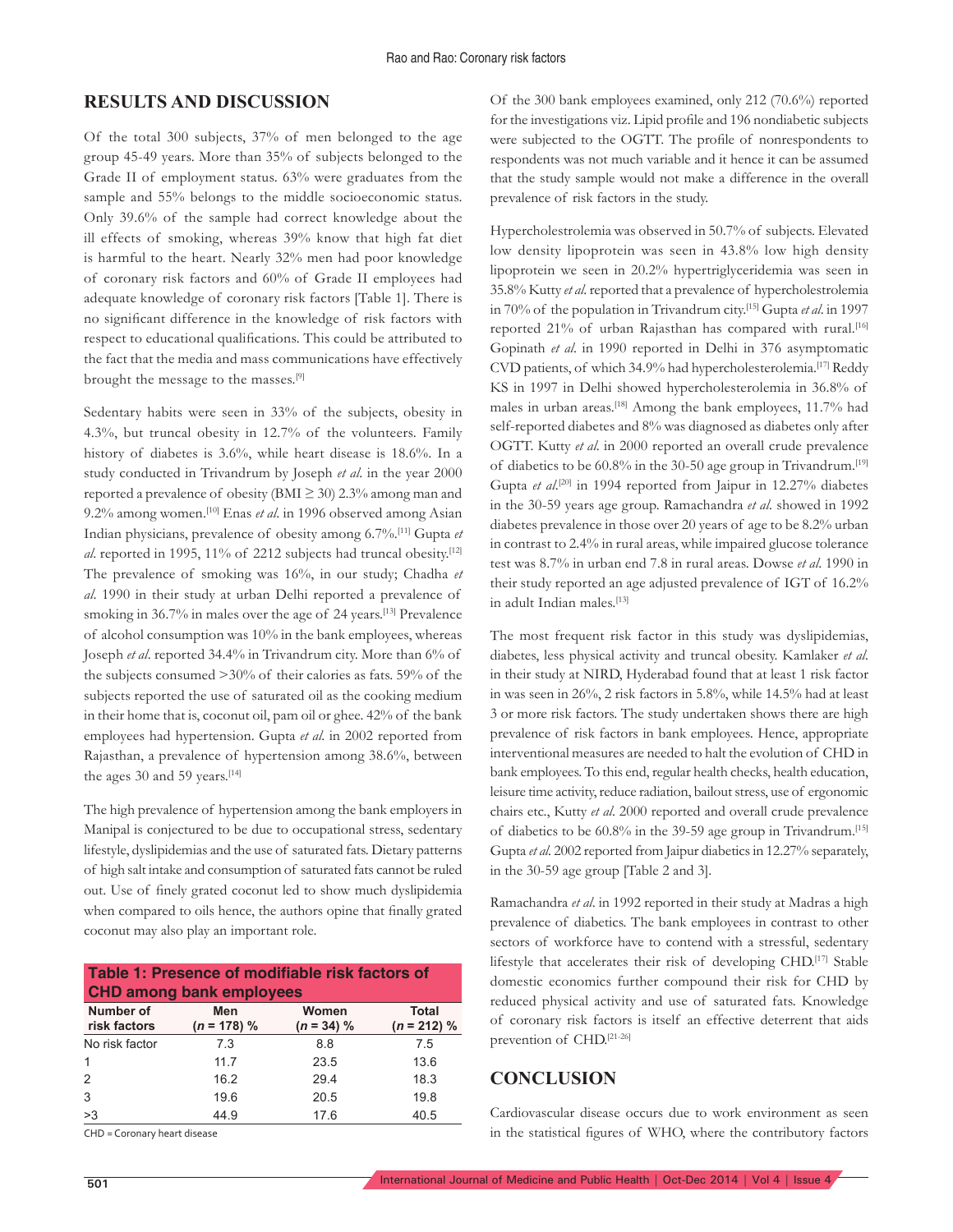#### **Table 2: Prevalence of dyslipidemia among bank employees**

| <b>Risk factor</b>                | Men<br>$(n = 178)$ | Women<br>$(n = 34)$ | <b>Total</b><br>$(n = 212)$ |
|-----------------------------------|--------------------|---------------------|-----------------------------|
|                                   | $\%$               | $\%$                | $\frac{0}{0}$               |
| High cholesterol (>200 mg/dl)     | 53                 | 38.2                | 20.86                       |
| High LDL cholesterol (>130 mg/dl) | 45                 | 38.36               | 43.8                        |
| Low HDL cholesterol (<40 mg/dl)   | 22.5               | 8.8                 | 20.2                        |
| High TC/HC ratio (>5)             | 55                 | 14.7                | 48.5                        |
| High TGL (200 mg/dl)              | 40                 | 147                 | 35.8                        |

LDL = Low density lipoprotein, HDL = High density lipoprotein, HC = High cholesterol, TC = Total cholesterol, TGL = Triglyceride

**Table 3: Prevalence of coronary risk factors across various risk factors studies**

| <b>Risk factor</b> | <b>Present</b><br>study % | Joseph<br>et al. [10] $\%$ | Gupta and<br>Gupta <sup>[9]</sup> % | Singapore<br>Indians $^{[29]}$ % |
|--------------------|---------------------------|----------------------------|-------------------------------------|----------------------------------|
| Male               | 82                        | 37                         | 64                                  | 47.5                             |
| Sedentary habit    | 33                        | 18                         | 71                                  | 25                               |
| Smokers            | 15.3                      | 24                         | 32.3                                | 15.3                             |
| <b>Drinkers</b>    | 13.5                      | 17                         | 10.3                                | <b>NA</b>                        |
| Obesity            | 4.3                       | 6.3                        | <b>NA</b>                           | 12.3                             |
| Truncal obesity    | 19.3                      | <b>NA</b>                  | 21                                  | <b>NA</b>                        |
| Hypertension       | 47.5                      | 37                         | 31                                  | 23.7                             |
| <b>IGT</b>         | 5.5                       | NA.                        | NA.                                 | 13                               |
| <b>Diabetes</b>    | 20.3                      | 16.3                       | <b>NA</b>                           | 14.5                             |
| High cholesterol   | 50.7                      | 70                         | <b>NA</b>                           | <b>NA</b>                        |

NA = Not available, IGT = Impaired glucose tolerance

are the heavy stress, demand-output, shift and over time work etc. Urbanization itself contributes to CHD.[27-29] Diabetes mellitus is on the rise and is set to be a "CVD." Pollution as bearing upon the individual risk of developing CHD, environmental influences and genetic factors play a role in evolution of CHD in an individual. Thus the multi factorial causation of CHD is further compounded by the vagaries of one's employment. Hence, our study stands to define into the South Indian region, the humble statistics that has been worked out by many studies. Similar studies would pave a formidable database to propound any theories in the offing. The bank employees form a large sector in the working population. Moreover, there may be preponderance to CHD, in synchrony with all other risk factors affecting the population at large. The prevalence of 2-3 risk factors was quite common and dyslipidemia is the least common denominator for CHD. These findings are in tandem with other studies, conducted in the general population. The section of 30-59 years of the working populace has 40% working as bank employees or related fields. This study rings out an alarm, to take constructive interventional measures to reduce the inevitable CHD from manifesting in the chair bound occupations.

#### **REFERENCES**

- Gupta R, Prakash H, Majumdar S, Sharma S, Gupta VP. Prevalence of coronary heart disease and coronary risk factors in an urban population of Rajasthan. Indian Heart J 1995;47:331-8.
- 2. Chobanian AV, Bakris GL, Black HR, Cushman WC, Green LA, Izzo JL Jr, *et al*. Seventh report of the Joint National Committee on Prevention,

Detection, Evaluation, and Treatment of High Blood Pressure. Hypertension 2003;42:1206-52.

- 3. Steenland K, Fine L, Belkic K, Landsbergis P, Schnall P, Baker D, *et al.* Research findings linking workplace factors to CVD outcomes. Occup Med 2000;15:7-68.
- 4. Benowitz NL. Cardiotoxicity in the workplace. Occup Med 1992;7:465-78.
- 5. Harvey WP. Clinical aspects of cardiac tumors. Am J Cardiol 1968;21:328-43.
- 6. Enas EA. Coronary artery disease epidemic in Indians: A cause for alarm and call for action. J Indian Med Assoc 2000;98:694-5, 697.
- 7. Dowse GK, Gareeboo H, Alberti KG, Zimmet P, Tuomilehto J, Purran A, *et al*. Changes in population cholesterol concentrations and other cardiovascular risk factor levels after five years of the non-communicable disease intervention programme in Mauritius. Mauritius Noncommunicable Disease Study Group. BMJ 1995;311:1255-9.
- 8. Dowse GK, Gareeboo H, Zimmet PZ, Alberti KG, Tuomilehto J, Fareed D, *et al.* High prevalence of NIDDM and impaired glucose tolerance in Indian, Creole, and Chinese Mauritians. Mauritius noncommunicable disease study group. Diabetes 1990;39:390-6.
- 9. Gupta R, Gupta VP. Urban-rural differences in coronary risk factors do not fully explain operator urban coronary heart disease prevalence. J Assoc Physicians India 1997;45:683-6.
- 10. Joseph A, Kutty VR, Soman CR. High risk for coronary heart disease in Thiruvananthapuram city: A study of serum lipids and other risk factors. Indian Heart J 2000;52:29-35.
- 11. Reddy KS. Cardiovascular disease in India. World Health Stat Q 1993;46:101-7.
- 12. Gupta R. Changing trends in lipid levels in an urban Indian population. Indian Heart J 2001;53:650-9.
- 13. Chadha SL. Dietary factors and urban-rural incidence of coronary heart disease. Indian J Nutr Diet 1996;33:145-9.
- 14. Gupta R, Prakash H, Kaul V. Cholesterol lipoproteins, triglycerides, rural-urban differences and prevalence of dyslipidaemia among males in Rajasthan. J Assoc Physicians India 1997;45:275-9.
- 15. Kutty VR, Soman CR, Joseph A, Pisharody R, Vijayakumar K. Type 2 diabetes in Southern Kerala: Variation in prevalence among geographic divisions within a region. Natl Med J India 2000;13:287-92.
- 16. Gopinath N, Kaul U, Chadha SL, Sood AK, Bhattacharya D, Radhakrishnan S. Asymptomatic coronary heart disease detected on epidemiological survey of urban population of Delhi. Indian Heart J 1992;44:95-8.
- 17. Ramachandran A, Snehalatha C, Latha E, Manoharan M, Vijay V. Impacts of urbanisation on the lifestyle and on the prevalence of diabetes in native Asian Indian population. Diabetes Res Clin Pract 1999;44:207-13.
- 18. Kamalakar KV, Jaishanker S, Kumar R, Kapordhi PL, Srinivas BD, Rao S. Study of risk factor profile of coronary artery disease in a community [Abstract]. Indian Heart J 1997;49:617.
- 19. Kamalkar KV, Jaishanker S, Rajendra KP. Lipid profile in an urban sedentary population - A community based study [Abstract]. Indian Heart J 1997;49:678.
- 20. Gupta R, Gupta VP, Ahluwalia NS. Educational status, coronary heart disease, and coronary risk factor prevalence in a rural population of India. BMJ 1994;309:1332-6.
- 21. Pope CA 3rd, Burnett RT, Thun MJ, Calle EE, Krewski D, Ito K, *et al.* Lung cancer, cardiopulmonary mortality, and long-term exposure to fine particulate air pollution. JAMA 2002;287:1132-41.
- 22. Wilson PW. Diabetes mellitus and coronary heart disease. Am J Kidney Dis 1998;32:S89-100.
- 23. Pope CA 3rd, Burnett RT, Thurston GD, Thun MJ, Calle EE, Krewski D, *et al*. Cardiovascular mortality and long-term exposure to particulate air pollution: Epidemiological evidence of general pathophysiological pathways of disease. Circulation 2004;109:71-7.
- 24. Kutty VR, Balakrishnan KG, Jayasree AK, Thomas J. Prevalence of coronary heart disease in the rural population of Thiruvananthapuram district, Kerala, India. Int J Cardiol 1993;39:59-70.
- 25. Jajoo UN, Kalantri SP, Gupta OP, Jain AP, Gupta K. The prevalence of coronary heart disease in rural population from central India. J Assoc Physicians India 1988;36:689-93.
- 26. Grundy SM. Small LDL, atherogenic dyslipidemia, and the metabolic syndrome. Circulation 1997;95:1-4.